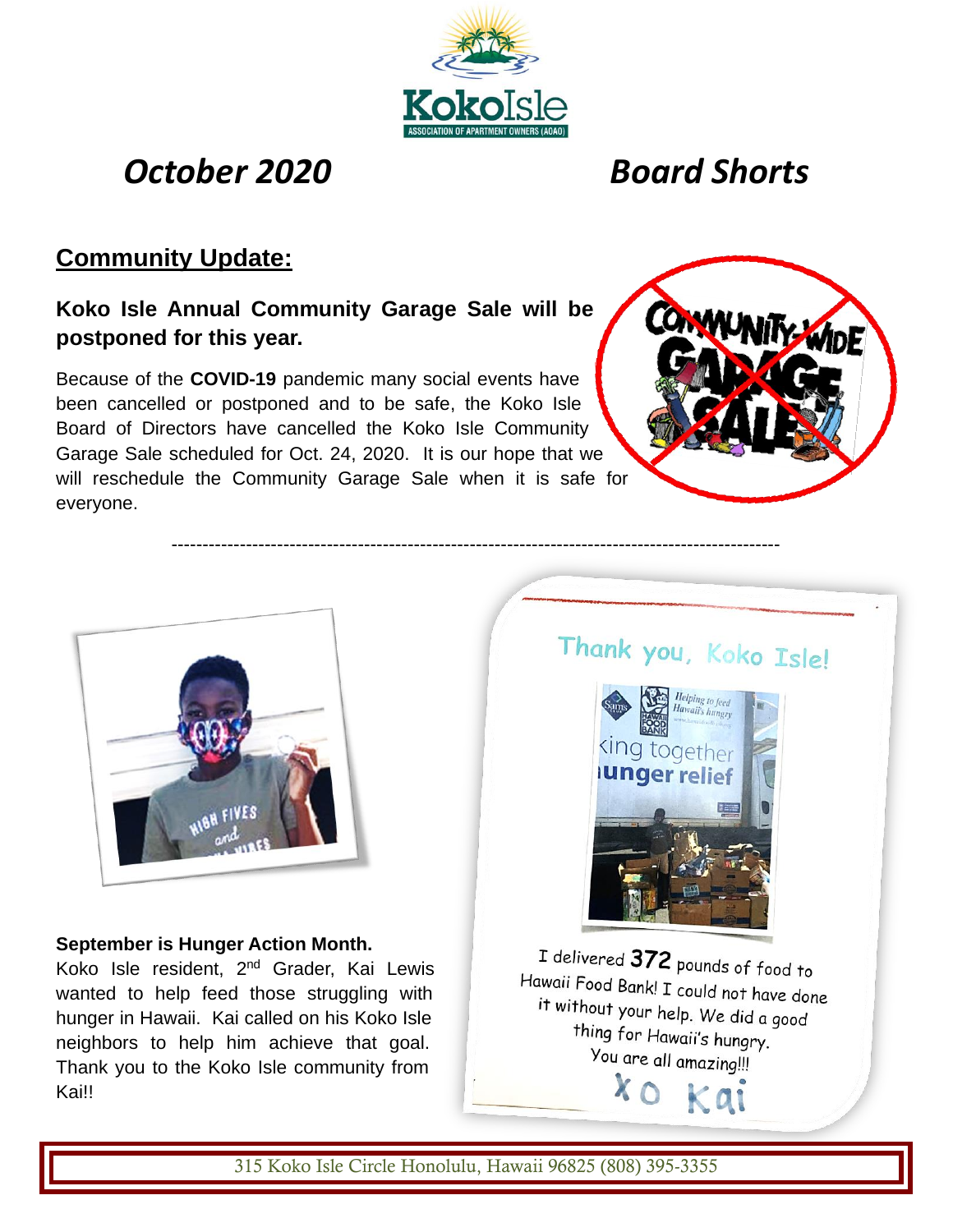#### **Summer Fishing Action:**

Koko Isle residents, Bryan and Greta spent a COVID-19 distancing day trolling off the Maunalua Bay Coast when just 2 miles off Portlock a large blue striped marlin hooked up! About 90 minutes later, with tired arms, sweat running and hearts pounding they finally had the blue marlin alongside the boat. Back on Koko Isle, the big blue marlin tipped the scales at about 200 pounds. Our congratulations to Bryan and Greta for their first blue striped marlin!

#### **Common House Rule violations:**

As the Holiday Season approaches, we would like to remind everyone of our Koko Isle House Rules pertaining to "Quiet Enjoyment". These rules apply to all noise, grilling, and construction noise on Koko Isle that help us all enjoy a peaceful quiet neighborhood.



- **1. HOUSE RULES – PAGE 25 - QUIET ENJOYMENT**
- *a) Nuisances of every kind and/or nature are prohibited.*
- *b) Criminal conduct and other violations of law of every kind and/or nature are prohibited.*
- *c) No person shall permit or cause any sound or noise, of any kind, at any time, to exist or to continue which unreasonably interferes with the rights, comfort, or convenience of any other person.*
- *d) In particular, the hours of 10:00 p.m. through 8:00 a.m. nightly shall be quiet hours; except that quiet hours shall begin on midnight on Friday, Saturday and the night preceding a holiday. Noise associated with the maintenance, repair or remodeling of units, vehicles or boats is restricted to the hours of 8:00 a.m. through 5:00 p.m., Monday through Saturday.*
- *e) No person shall permit or cause any smell or odor, of any kind, at any time, to exist or to continue which unreasonably interferes with the rights, comfort, or convenience of any other person.*
- *f) No person shall engage in any conduct which poses an unreasonable risk of harm to any person or to any property, or which may unreasonably disturb any person's reasonable expectation of peace or quiet enjoyment of Koko Isle.*

#### **3. Other common House Rules guests are not aware of:**

- a) No over-night parking without a parking pass and please remind your guests to not park in "Reserved" parking stalls. Passes available at the Resident Manager's office.
- b) The swimming pool and boat yard is closed to guests.
- c) No Skateboarding, skating, wave boarding or use of other such devices on any portion of the common elements are allowed.
- **4. Koko Isle is a residential community and short-term vacation rentals are prohibited.**
- **5. Please Pick-Up your pet's POOP!!!** We have noticed an increase in dog poop around our community. A resident was fined in October for failing to pick up their dog's poop.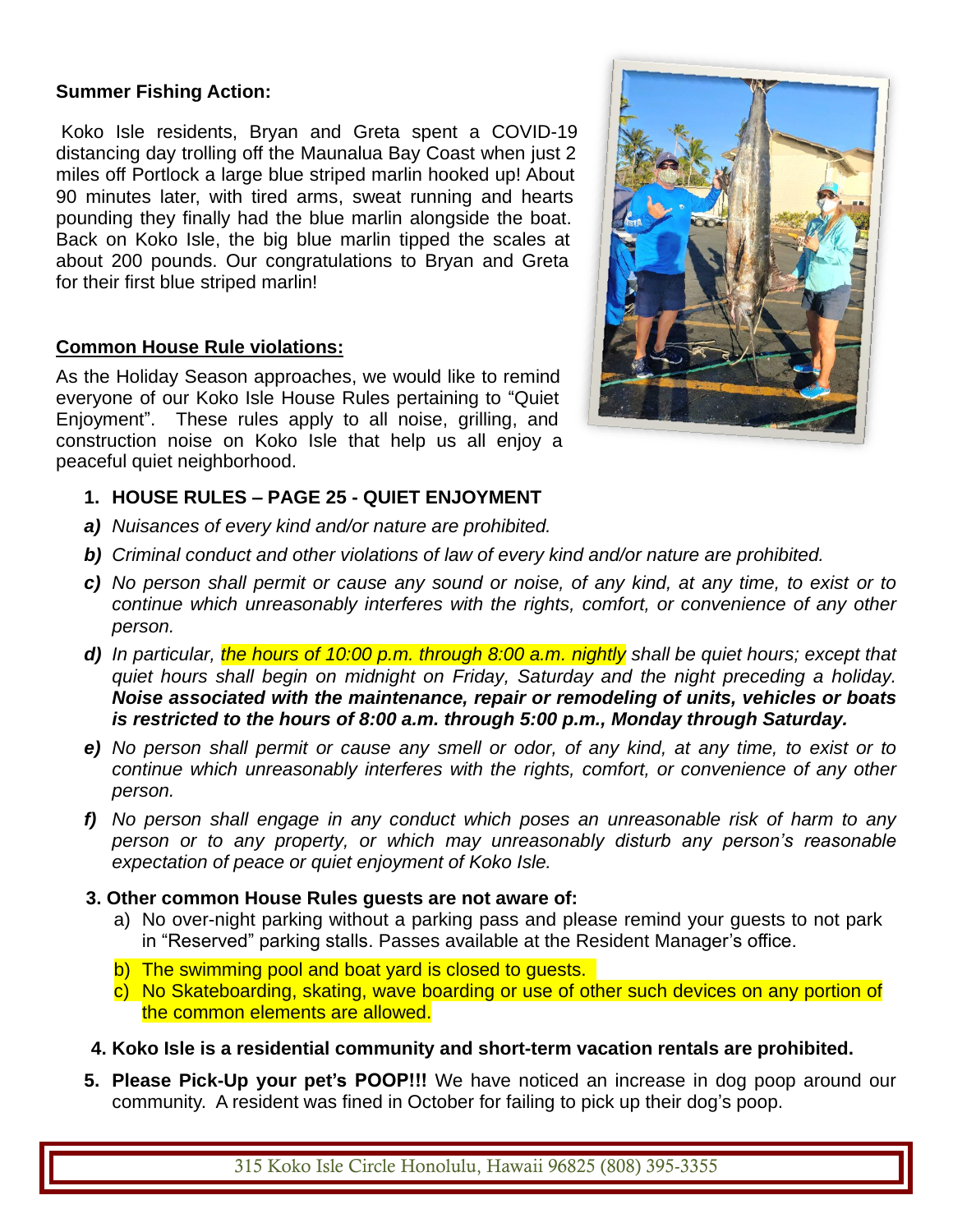## **Keeping everyone safe at our Koko Isle Swimming Pool & Gym**

### **Pool Standard Procedures:**

- 1. **Use the Swimming Pool at your own risk.**
- 2. **NO GUEST allowed, including children. (Koko Isle Residents only)**
- 3. **Pool use limited to 5 people at one time in pool area.**
- 4. Pool use time limited to 1 hour per household per day if there is a wait list.
- 5. **Pool Users reserve the pool using the sign-in/reservation log before entering to assist in tracking efforts.** Sign in sheet is located at the pool gate area under the stairs near office.
- 6. **Failure to sign in will result in restriction from pool use as determined by the Board.**
- 7. All family members using the pool must be listed on Sign-In Sheet.
- 8. All Households must sign in and understands that by signing in they agree to hold the harmless the Association as indicated on the Sign-In Indemnification Sheet.
- 9. Restroom Showers are closed and off limits.
- 10.Face Masks must be used in all public areas to and from the pool.
- 11.Face Masks are NOT to be worn in the water of the swimming pool.
- 12.Always practice Social Distancing guidelines with anyone outside of your household.
- 13.No intermingling between household units.
- 14.Household members may bring your own lounge chairs.
- 15.No use of any of Koko Isle pool furniture.
- 16.Pool Hours: Daily 9:00am to 9:00pm.

#### **Gym Standard Procedures:**

- 1. Gym users must sign-in on the log to assist in tracking efforts.
- 2. Sign in sheet is located on the small table in front of the Sauna door.
- 3. Face mask must always be worn during work out.
- 4. Sanitize before and after working out.
- 5. Surface sanitizer & hand sanitizer is located on small table in front of the Sauna door.

### **PROJECTS IN PROCESS:**

**Paver Project:** Futura Stone of Hawaii LLC will continue paver work on Monday Oct. 19th, 2020 and plans to be completed by Mar. 26th, 2021. Delays are a result of the COVID-19 challenges. Work activity begins daily Monday through Friday at 8:30 am and ends by 5:00 pm. There will be no work on Federal Holidays, however, there may be limited work during selected Saturdays. The current schedule the remaining units is on page 4.

**Street Light Replacement Project:** Schenk Electric completed replacing streetlights in Sept. and is scheduled to begin the center park pathway lights in October 2020.

**Approved Koko Isle Board Meeting Minutes:** Available in Resident Manager's Office.

### **Up Coming Events:**

**Holiday: Columbus Day** October 12 th, 2020 - Monday **Koko Isle Board Meeting: Nov. 9<sup>th</sup>, 2020–(Online Zoom Meeting) Veteran's Day:** November 11th, 2020 Koko Isle Office Closed Thanksgiving Holiday: Nov. 26<sup>th</sup>, 2020 Koko Isle Office Closed **Building & Grounds Committee Meeting:** TBD